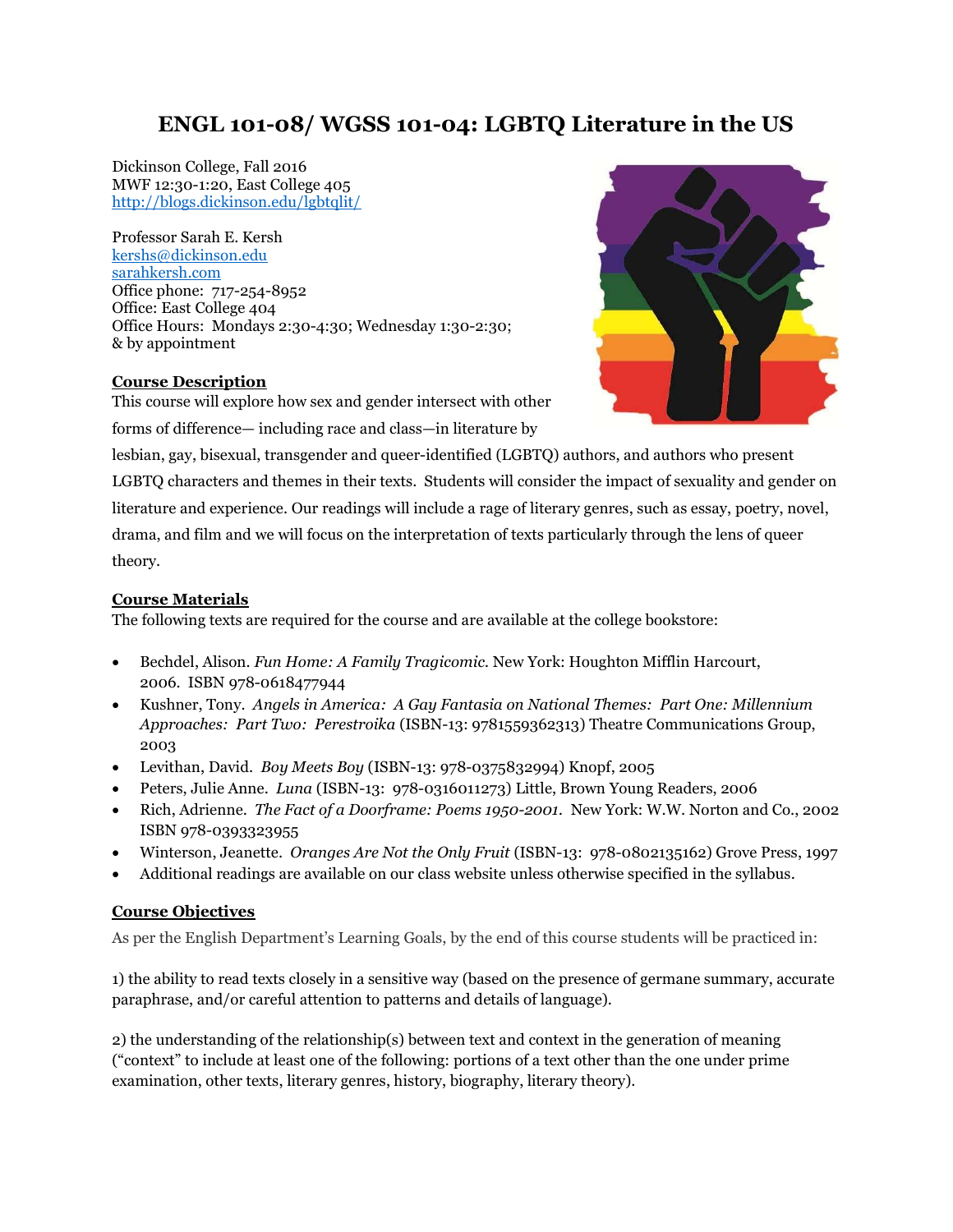3) the ability to formulate a powerful critical argument (characterized by an arguable thesis, the convincing marshaling of evidence, and grammatically and mechanically correct prose).

# Attendance and Participation

## Preparation, attendance, and participation are crucial to this course and your success in it.

Regular attendance and conscientious preparation for class are assumed and expected. That said I recognize things sometimes come up, and as such, I give you up to three absences throughout the course of the semester without penalty. Missing classes beyond that will result in a reduction of your participation grade. Just showing up for class, however, is not enough to guarantee a high participation grade. Your participation grade will be calculated based on the following criteria:

- You come to class having done the day's reading.
- You prompt discussion and/or respond to your peers.
- You enter the conversation without dominating or silencing others.
- You offer more than just personal opinion or anecdote that is, you root your comments in the text we are discussing. (In other words, people who try to comment on things they have not read will lose points.)
- You attend peer review sessions with a working rough draft.
- You work collaboratively with people to achieve learning goals when you are placed in a small group.
- You are present and engaged in every class.

I recognize that some students are hesitant to speak in front of class. If this is the case, please come talk with me during office hours early in the semester. In addition, if extenuating circumstances arise that are interfering with your ability to attend and/or participate in this class or others, please come see me as soon as possible. Dickinson has many resources available to you that might help you navigate a challenging a time or situation and I can help you locate those resources. As a general rule of thumb, if you are struggling in some way, please see me as soon as possible.

## "How can I know what I think until I see what I say?"  $-$  E.M. Forster

## **Papers**

Papers will go through the invention, drafting, feedback, and revising process. The process of revision and the ultimate success of the paper depend upon a thoughtful first draft as well as a polished final draft. For each longer paper, you will have ample time for writing the first version and for revising after receiving feedback on the draft. All papers (first and final versions) must be word-processed and meet standard format practices (either double-spaced, 12 point font, pages numbered in the right hand corner, title and name on first page, and date of submission OR an online equivalent). Throughout the paper, the citations and documentation style should be consistent. Late papers will be penalized one full letter grade.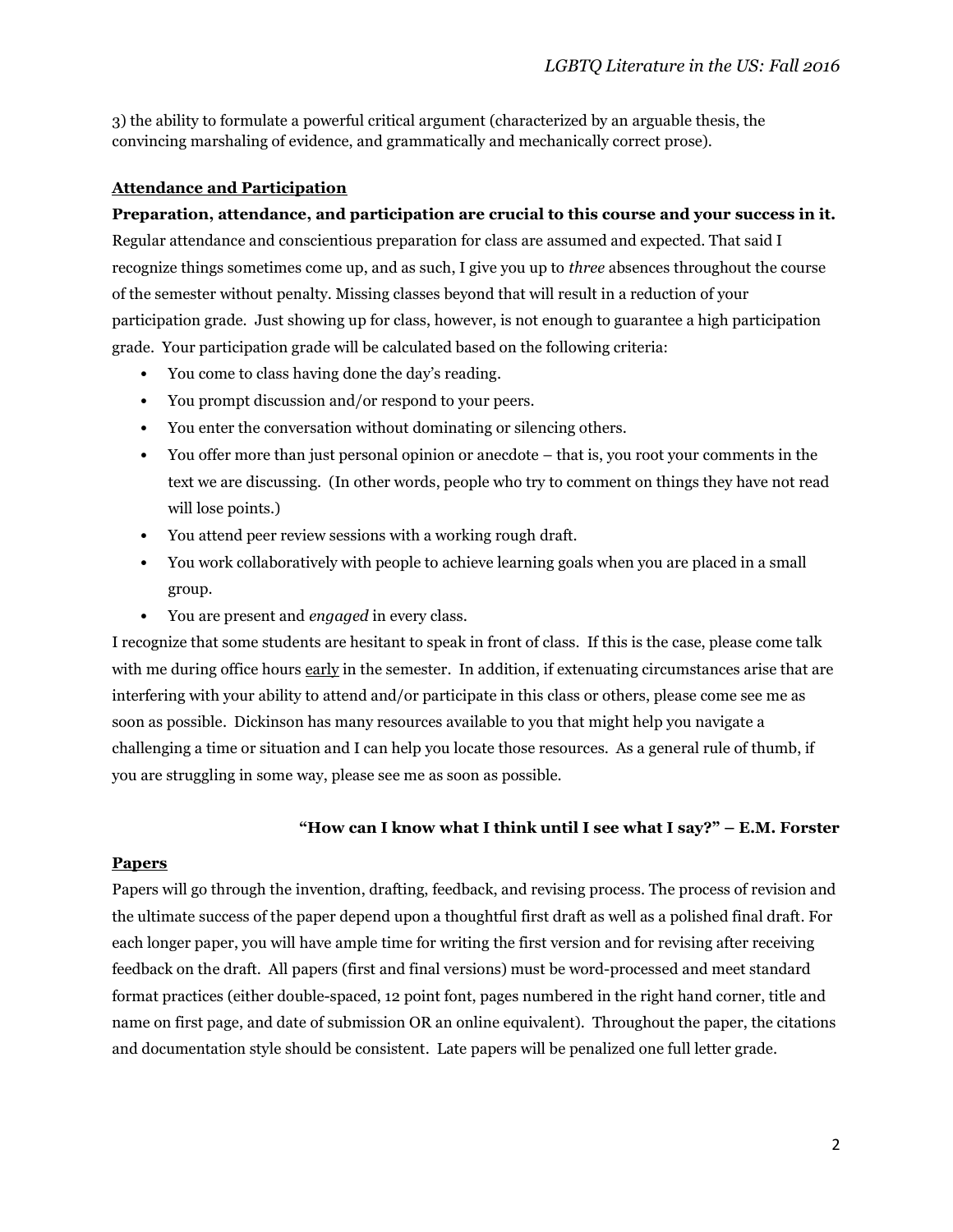# Evaluation Policies for Writing Assignments

In general, I will evaluate your writing by considering how well you have achieved the following goals (developed by the Writing Program):

- 1. The author crafts an introduction that identifies a question, frames the question, and states a thesis.
- 2. The author organizes the writing, demonstrates a progression of ideas, and maintains a consistent focus or thread.
- 3. The author contextualizes the question and supports it with evidence.
- 4. The author sustains analytical inquiry throughout the assignment.
- 5. The author effectively incorporates relevant outside information.
- 6. The author engages the intended audience with a consistent, distinctive voice appropriate to the task.
- 7. The author adheres to appropriate standards for language use.
- 8. The author conforms to appropriate formats for citation of source material.

### Requirements and Grading

Beyond participation, your grade will be based on regular short writing assignments and two more formal essays. The relative weight of each component is as follows:

| <b>Attendance and Participation</b>                                                                                               | 10% |
|-----------------------------------------------------------------------------------------------------------------------------------|-----|
| Blog Posts/Short Papers, comments, & other writing<br>(this means, each blog post/short paper will be between 3&4% of your grade) | 35% |
| First Exam                                                                                                                        | 15% |
| Second Exam                                                                                                                       | 20% |
| Final Paper                                                                                                                       | 20% |

Final letter grades will be assigned in the following way:

| $A = 93 - 100$ | $B - 80 - 82$   | $D = 60 - 69$ |
|----------------|-----------------|---------------|
| $A = 90 - 92$  | $C_{+}$ = 77-79 | $F = 0-59$    |
| $B+ = 87-89$   | $C = 73 - 76$   |               |
| $B = 83 - 86$  | $C = 70-72$     |               |

## Grade Calculations

If you would like to discuss graded work, please take at least two days to review my comments, along with the grading criteria for the assignment. While I don't negotiate grades, I am happy to discuss strategies for improving your writing.

## Deadlines

Deadlines are firm. Unless you have asked for and received prior permission to extend the deadline or you have extraneous, extenuating circumstances, late assignments will lose one grade increment per day late. I cannot accept assignments more than one week late.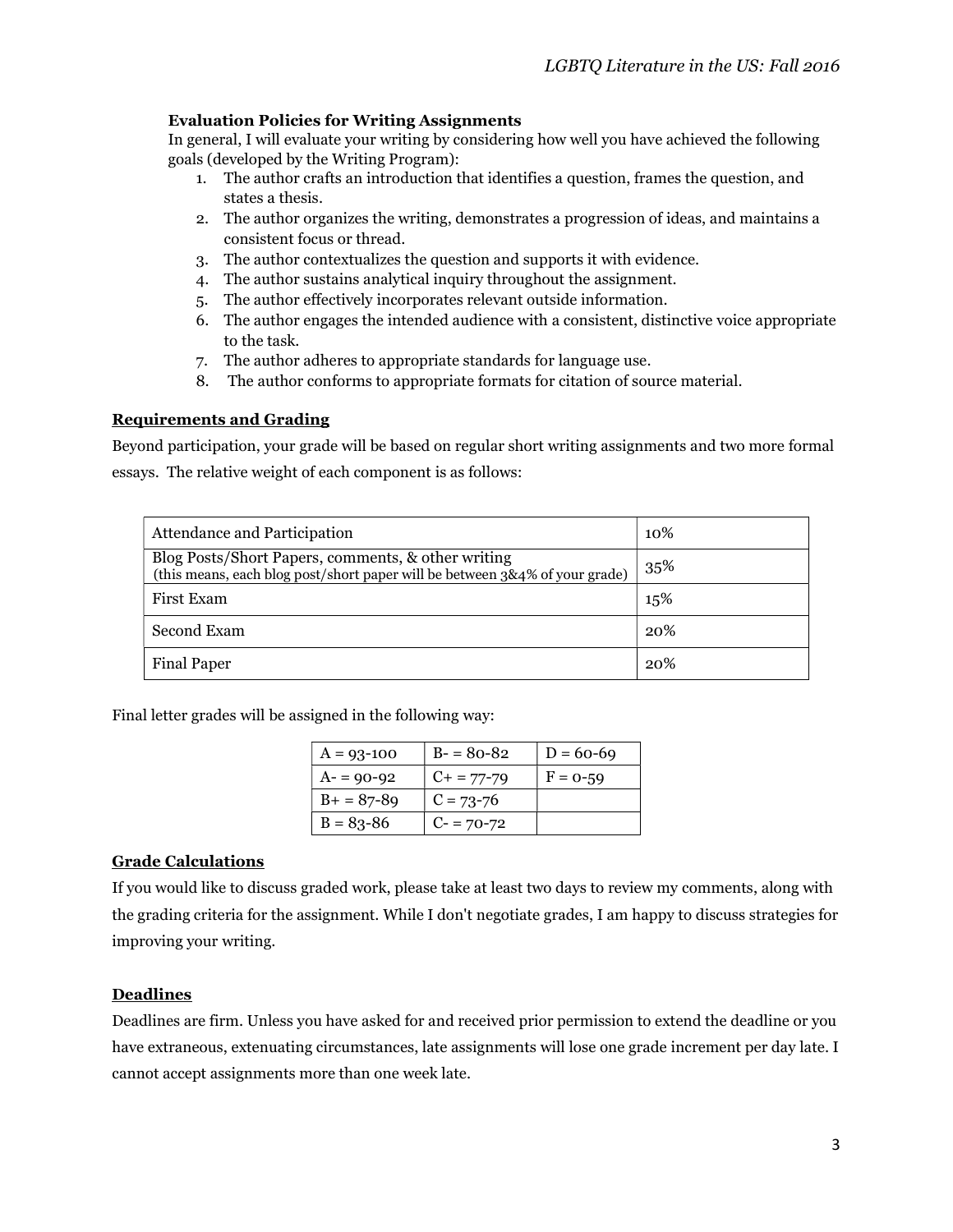### Extra Credit

If you attend any Dickinson College screening, workshop, or lecture and write a 1-2 page reflection stating how the event related to this class and what was interesting about it for you, I will award 1 point extra credit. You may complete up to 5 extra credit reflections. These points will be added to your lowest exam grade at the end of the semester. I will reject any reflection I feel is insufficient or unsuitable.

#### Lateness, Cell Phones, and Other Disruptions

Please make an effort to be on time. Class begins promptly and if you are more than ten minutes late, I will record you as absent. If you have a reason that may cause you to be late from time to time, please let me know. Please remember to turn OFF all cell phones unless otherwise directed. If you are a student athlete or member of a student group that requires you to miss class for a university-sanctioned event, please let me know as soon as possible.

### Technology in the Classroom

Since thoughtful listening and responding will be instrumental to the success of our course, I ask that you see me if you would like to use a laptop or electronic device to take notes. I'll make these decisions on a case-by-case basis in consultation with each individual. However, from time to time I will ask you to utilize technology in the classroom. When working on an in-class assignment which requires you to access online texts and/or various social media, I expect all students to stay on-task and not stray from our class focus. To put it simply, I do not tolerate students surfing the web or chatting online during class.

#### **Privacy**

I request you all create a screen name under which you blog for our class. Our class will think about what it means to perform identity and blogging is one way we can engage the practice of identity and performance. Part of our class will be trying out new and different perspectives and positions. I recognize that these positions can change and grow; by using screennames we give ourselves the room to experiment without fear that our experiments will come back to hurt us. **I am happy to remove any** blog posts at the end of the term and/or you may remove your own writing. I ask that you let me know before you do so.

#### Blog Posts

You will complete a number of blog posts over the course of the semester as well as comment on other posts made by your classmates. These posts will be in response to prompts handed out in class or of your own direction. Over the course of the posts, I expect you to engage with the readings and discussions and not simply summarize them. I also expect you to make connections to other sources, media, and class texts so please add quotations, images, links, videos, etc. that relate to the week's topics and your interpretation of them. We will explore these skills in class.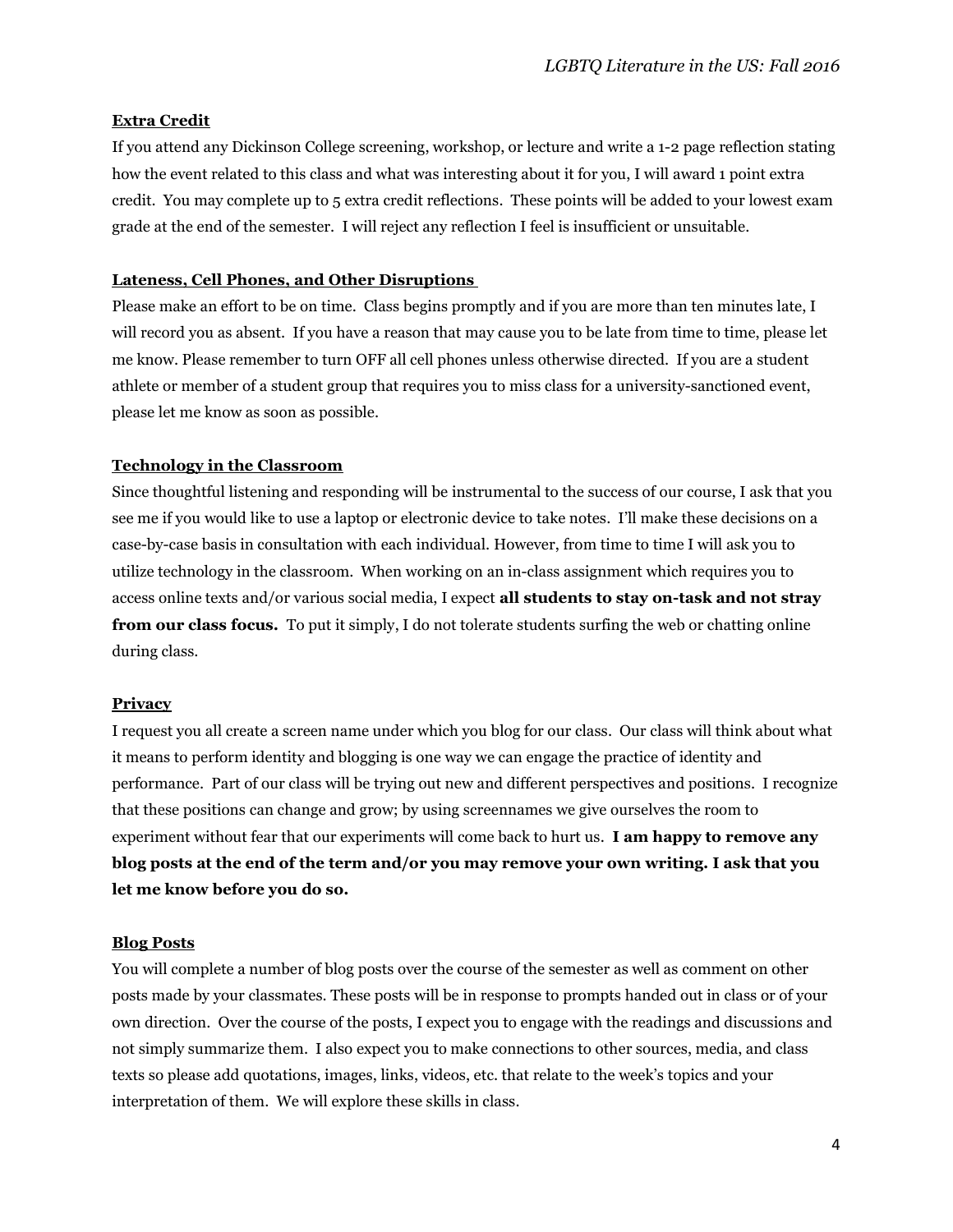# Norman M. Eberly Writing Center

Writers of all levels and abilities need feedback in order to develop their ideas and grow as writers. Dickinson's trained writing tutors can help you generate ideas, begin drafting, revise a rough draft, figure out your professor's preferred documentation style, understand and respond to professor feedback, and edit your writing – among other things. You can make an online appointment here: https://dickinson.mywconline.com/. For more information about hours and procedures, visit their site: http://www.dickinson.edu/academics/resources/writing-program/content/Writing-Center/

## **Accommodations**

I am committed to including all students in this course and am happy to discuss accommodations with students.

# From Dickinson College's Disability Services:

Dickinson College makes reasonable academic accommodations for students with documented disabilities. Students requesting accommodations must make their request and provide appropriate documentation to the Office of Disability Services (ODS) in Dana Hall, Suite 106. Because classes change every semester, eligible students must obtain a new accommodation letter from Director Marni Jones every semester and review this letter with their professors so the accommodations can be implemented. The Director of ODS is available by appointment to answer questions and discuss any implementation issues you may have. ODS proctoring is managed by Susan Frommer (717-254-8107 or proctoring@dickinson.edu). Address general inquiries to 717-245-1734 or e-mail disabilityservices@dickinson.edu. For more information, go to www.dickinson.edu/ODS.

# Academic Integrity

Plagiarism and other forms of academic dishonesty will not be tolerated. Consistent with Dickinson College's Student Code of Conduct, cheating of any kind may lead to disciplinary action, which often includes failing the course. Submission of someone else's written work or using sources without proper credit is unacceptable. Enrollment at Dickinson represents a commitment to abide by the College's principles of academic integrity. Please read Dickinson's fact sheet on academic integrity: https://www.dickinson.edu/download/downloads/id/4626/academic\_integrity\_fact\_sheet.pdf

With respect to all assignments in this course, I expect you to do your own work. You are certainly encouraged to discuss course content and readings with your fellow classmates, but your work in papers must be your own. Regarding outside sources, you will need to cite and/or somehow credit all of your sources (textual *and* visual). We will discuss ways of doing this before your first written assignment is due. If you have any questions about what constitutes cheating or plagiarism, please feel free to ask.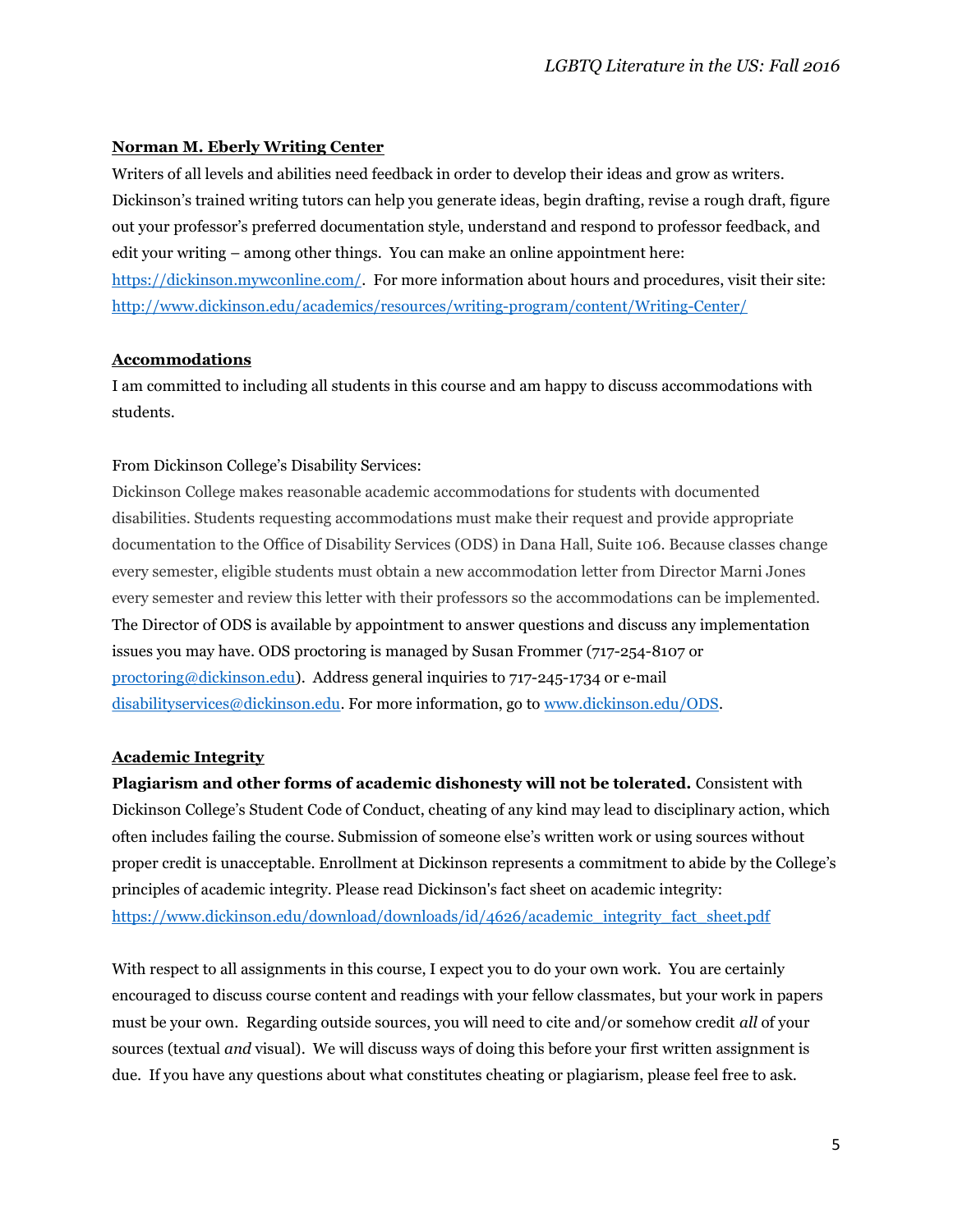From Dickinson College's Community Standards:

 "Respect for ideas — our own and others' — is a hallmark of academic integrity. We show respect by acknowledging when we have used another's words or ideas in our work. We expect others to acknowledge when they use our ideas or words in their work. Students are expected to do their own work on quizzes, papers, examinations, class assignments, etc. Normally, a paper may be submitted in fulfillment of an assignment in only one course. Exceptions require permission from the instructors. Collaboration must be noted in writing and requires the consent of all instructors" (2). From: https://www.dickinson.edu/download/downloads/id/963/community\_standards

## Content Note

Some of the texts presented in this course are explicit in their treatment of sex, of bodies, and of violence. Reading and discussing these texts can be demanding in ways that are often unexpected, and your success in this class will require an open engagement with the material. I will make every effort to work with students who have difficulty; however, if you feel you are not inclined or able to work with explicit material, I encourage you to think about other course options.

### Other Needs

If you have a concern or issue regarding this class, your ability to participate in it, or the material we are covering, please stop by my office hours or email me to set up an appointment. The sooner we can talk about your concerns, the better I will be able to help you negotiate a solution. I am committed to providing equal educational opportunity to all students.

#### Class Contacts:

If you miss class for ANY reason it is YOUR responsibility to contact another member of the class to see what you may have missed. Please make sure you have at least three contacts:

|    | 1. name: $\qquad \qquad \text{cell:}$ |  |
|----|---------------------------------------|--|
|    |                                       |  |
|    |                                       |  |
| 4. |                                       |  |

NOTE: The policies, procedures, schedules, and requirements in this syllabus are subject to change should any occur I will make every effort to give you plenty of notice.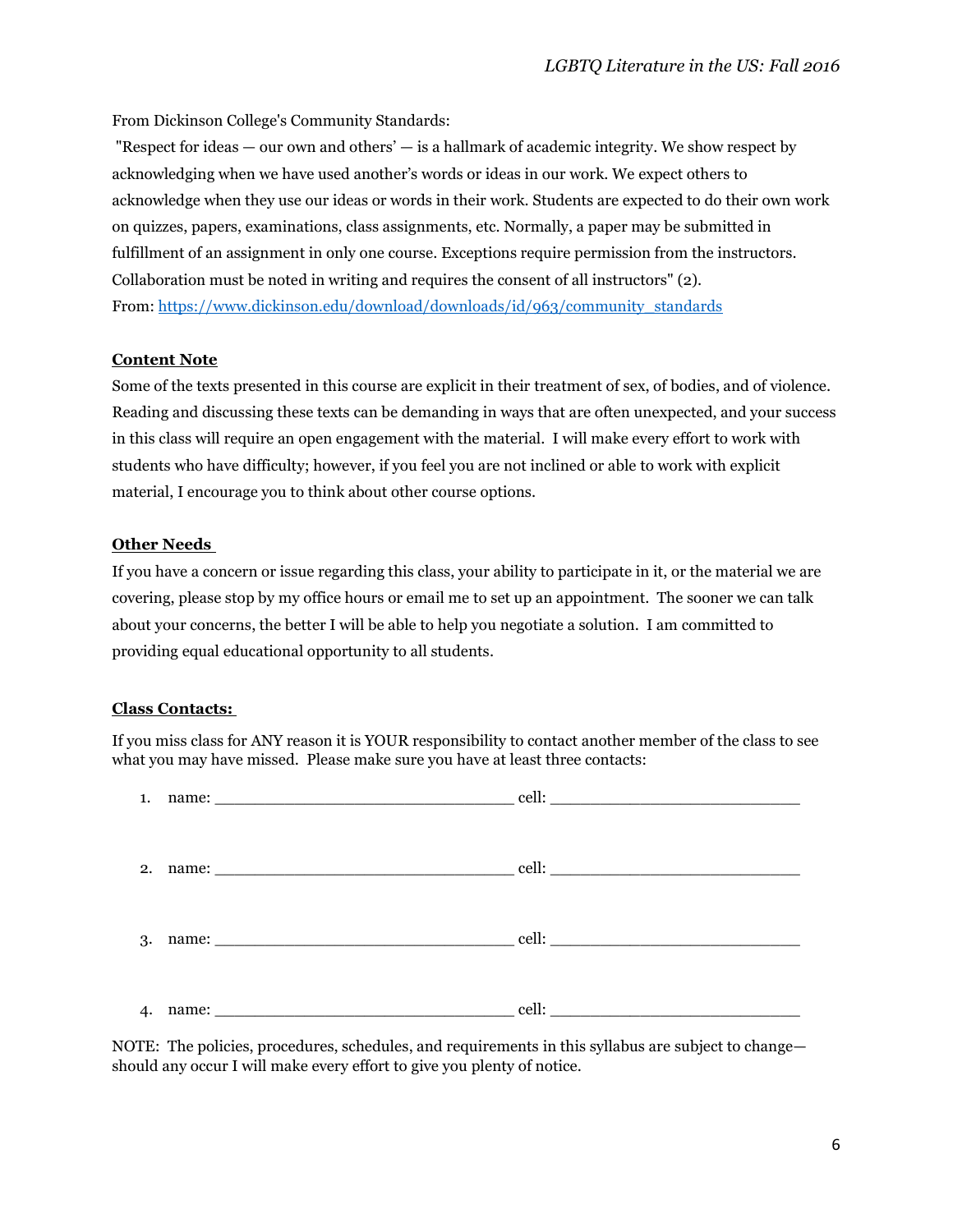# COURSE SCHEDULE

NOTE: The assignments below are subject to change. Please check course website for updates.

| <b>Week</b>      | <b>Date</b> | <b>Assignments &amp; Reading Due</b>                                                                                      |
|------------------|-------------|---------------------------------------------------------------------------------------------------------------------------|
| 1(M)             | 8/29        | <b>Class introduction</b>                                                                                                 |
| 1(W)             | 8/31        | ~ Eve Sedgwick's "Queer and Now" (PDF)                                                                                    |
|                  |             | ~ Chapter 3 from Writing Analytically (5 Analytical Moves)                                                                |
|                  |             | ~ Audre Lorde's "Uses of the Erotic: Erotic as Power" (PDF)                                                               |
| 1(F)             | 9/2         | $\sim$ selections from Growing Up Gay/Growing Up Lesbian: A Literary Anthology (PDF)<br>~ complete: Writing Questionnaire |
|                  |             |                                                                                                                           |
|                  |             | ~ Gloria Anzaldua's "Speaking in Tongues: A Letter to 3rd World Women Writers"                                            |
| 2(M)             | 9/5         | (PDF)                                                                                                                     |
|                  |             | ~ Adrienne Rich's "The Fact of a Doorframe" p131                                                                          |
| 2(W)             | 9/7         | ~ Adrienne Rich from The Fact of a Doorframe pp 135-154                                                                   |
|                  |             | $\sim$ Rich pp 193-212                                                                                                    |
| 2(F)             | 9/9         | $\sim$ blog post#1 due: Group A                                                                                           |
|                  |             |                                                                                                                           |
| 3(M)             | 9/12        | $\sim$ Rich pp TBD                                                                                                        |
|                  |             | ~ Comments due: Group B                                                                                                   |
| 3 <sub>(W)</sub> | 9/14        | $\sim$ Rich pp TBD                                                                                                        |
| 3(F)             | 9/16        | $\sim$ Rich pp TBD                                                                                                        |
|                  |             | $\sim$ blog post#1 due: Group B                                                                                           |
|                  |             | ~ Jeanette Winterson's Oranges Are Not the Only Fruit pp1-18                                                              |
|                  |             | ~ Alison Bechdel's "Coming Out Story" at http://www.oberlinlgbt.org/bechdel/bechdel-                                      |
| 4(M)             | 9/19        | 1.html                                                                                                                    |
|                  |             | $\sim$ Comments due: Group A                                                                                              |
| 4(W)             | 9/21        | ~ Oranges Are Not the Only Fruit; pp 19-52                                                                                |
|                  |             | ~ videos from It Gets Better Project (links on blog)                                                                      |
| 4(F)             | 9/23        | ~ Oranges Are Not the Only Fruit; pp 53-70                                                                                |
|                  |             | ~ blog post#2 due: Group A                                                                                                |
|                  |             | ~ Oranges Are Not the Only Fruit; pp 71-97                                                                                |
|                  |             | $\sim$ Guardian article:                                                                                                  |
| 5(M)             | 9/26        | https://www.theguardian.com/books/2007/oct/20/jeanettewinterson                                                           |
|                  |             | $\sim$ Comments due: Group B                                                                                              |
| 5(W)             | 9/28        | ~ Oranges Are Not the Only Fruit; pp 98-140                                                                               |
| 5(F)             | 9/30        | ~ Oranges Are Not the Only Fruit pp 141-end                                                                               |
|                  |             | $\sim$ blog post#2 due: Group B                                                                                           |
|                  |             |                                                                                                                           |
| 6(M)             | 10/3        | $\sim$ reading TBA                                                                                                        |
|                  |             | $\sim$ Comments due: Group A                                                                                              |
| 6(W)             | 10/5        | $\sim$ reading TBA<br><b>Midterm Review</b>                                                                               |
| 6(F)             | 10/7        |                                                                                                                           |
|                  |             |                                                                                                                           |
| 7(M)             | 10/10       | <b>Midterm Exam</b>                                                                                                       |
| 7(W)             | 10/12       | ~ Tony Kushner's Angels in America                                                                                        |